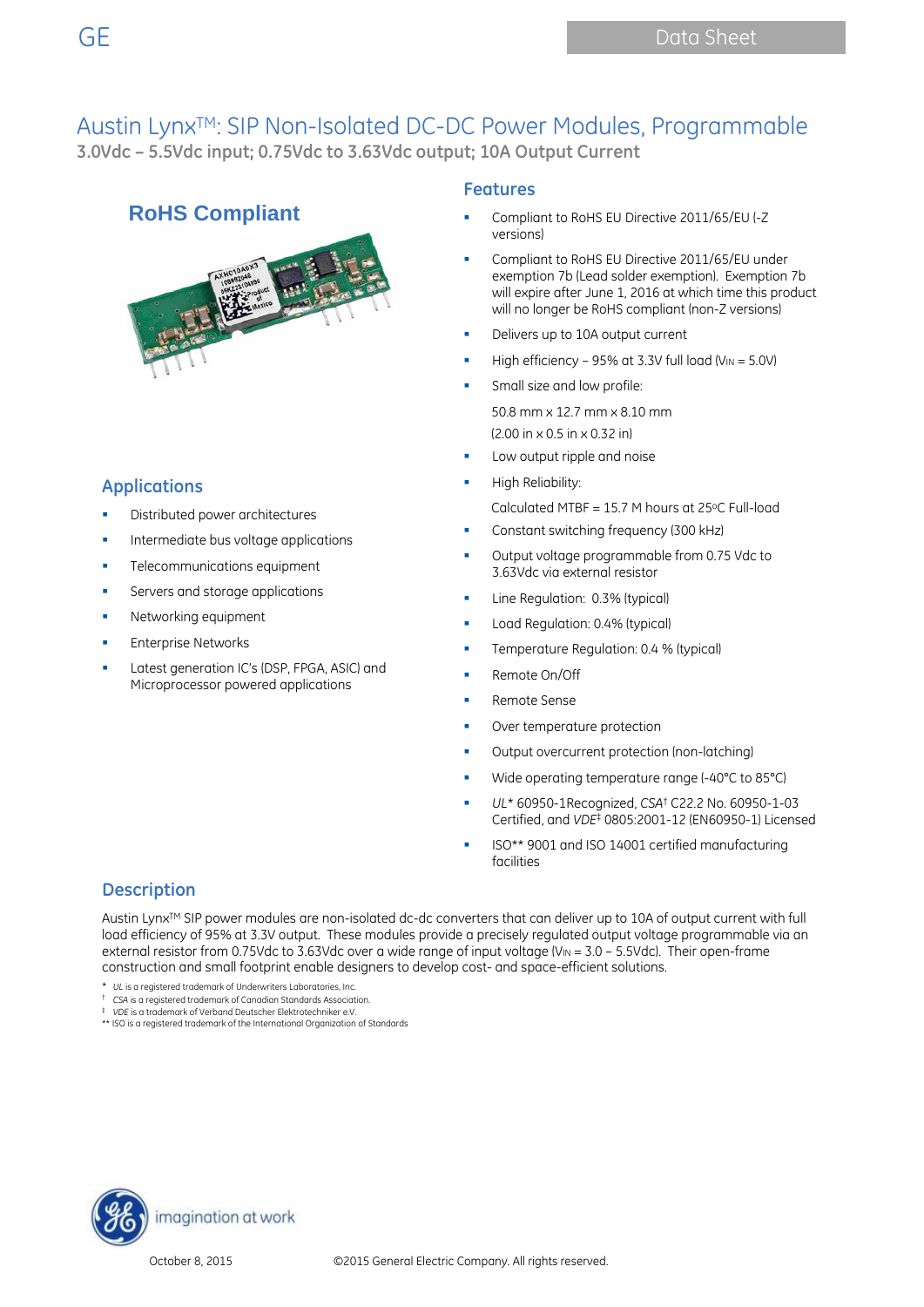## **Absolute Maximum Ratings**

Stresses in excess of the absolute maximum ratings can cause permanent damage to the device. These are absolute stress ratings only, functional operation of the device is not implied at these or any other conditions in excess of those given in the operations sections of the data sheet. Exposure to absolute maximum ratings for extended periods can adversely affect the device reliability.

| Parameter                            | <b>Device</b> | Symbol                | <b>Min</b> | <b>Max</b> | <b>Unit</b> |
|--------------------------------------|---------------|-----------------------|------------|------------|-------------|
| Input Voltage                        | All           | <b>V<sub>IN</sub></b> | $-0.3$     | 5.8        | Vdc         |
| Continuous                           |               |                       |            |            |             |
| Operating Ambient Temperature        | All           | ĪА                    | -40        | 85         | $\circ$     |
| (see Thermal Considerations section) |               |                       |            |            |             |
| Storage Temperature                  | All           | I stg                 | $-55$      | 125        | $\circ$     |

## **Electrical Specifications**

Unless otherwise indicated, specifications apply over all operating input voltage, resistive load, and temperature conditions.

| Parameter                                                                                                                                                | <b>Device</b>                 | Symbol                   | Min | <b>Typ</b> | <b>Max</b> | <b>Unit</b> |
|----------------------------------------------------------------------------------------------------------------------------------------------------------|-------------------------------|--------------------------|-----|------------|------------|-------------|
| Operating Input Voltage                                                                                                                                  | All                           | $V_{\text{IN}}$          | 3.0 |            | 5.5        | Vdc         |
| Maximum Input Current                                                                                                                                    | All                           | I <sub>IN, max</sub>     |     |            | 10         | Adc         |
| $(V_{IN} = V_{IN, min}$ to $V_{IN, max, 10} = I_{O, max}$ $V_{O, set} = 3.3 \text{Vdc}$                                                                  |                               |                          |     |            |            |             |
| Input No Load Current                                                                                                                                    | $V_{O.set} = 0.75 \text{Vdc}$ | IN.No load               |     | 25         |            | mA          |
| $(V_{IN} = 5.0 \text{Vdc}, I_0 = 0$ , module enabled)                                                                                                    | $V_{Oset} = 3.3 \text{Vdc}$   | IN.No load               |     | 30         |            | mA          |
| Input Stand-by Current                                                                                                                                   | All                           | I <sub>IN,stand-by</sub> |     | 1.5        |            | mA          |
| $(V_{\text{IN}} = 5.0 \text{Vdc}$ , module disabled)                                                                                                     |                               |                          |     |            |            |             |
| Inrush Transient                                                                                                                                         | All                           | $12$ t                   |     |            | 0.1        | $A^2S$      |
| Input Reflected Ripple Current, peak-to-peak<br>(5Hz to 20MHz, 1µH source impedance; VIN, min to VIN,<br>max, lo= lomax; See Test configuration section) | All                           |                          |     | 100        |            | mAp-p       |
| Input Ripple Rejection (120Hz)                                                                                                                           | All                           |                          |     | 30         |            | dB          |

**CAUTION: This power module is not internally fused. An input line fuse must always be used.**

This power module can be used in a wide variety of applications, ranging from simple standalone operation to being part of a complex power architecture. To preserve maximum flexibility, internal fusing is not included, however, to achieve maximum safety and system protection, always use an input line fuse. The safety agencies require a 15A, time-delay fuse (see Safety Considerations section). Based on the information provided in this data sheet on inrush energy and maximum dc input current, the same type of fuse with a lower rating can be used. Refer to the fuse manufacturer's data sheet for further information.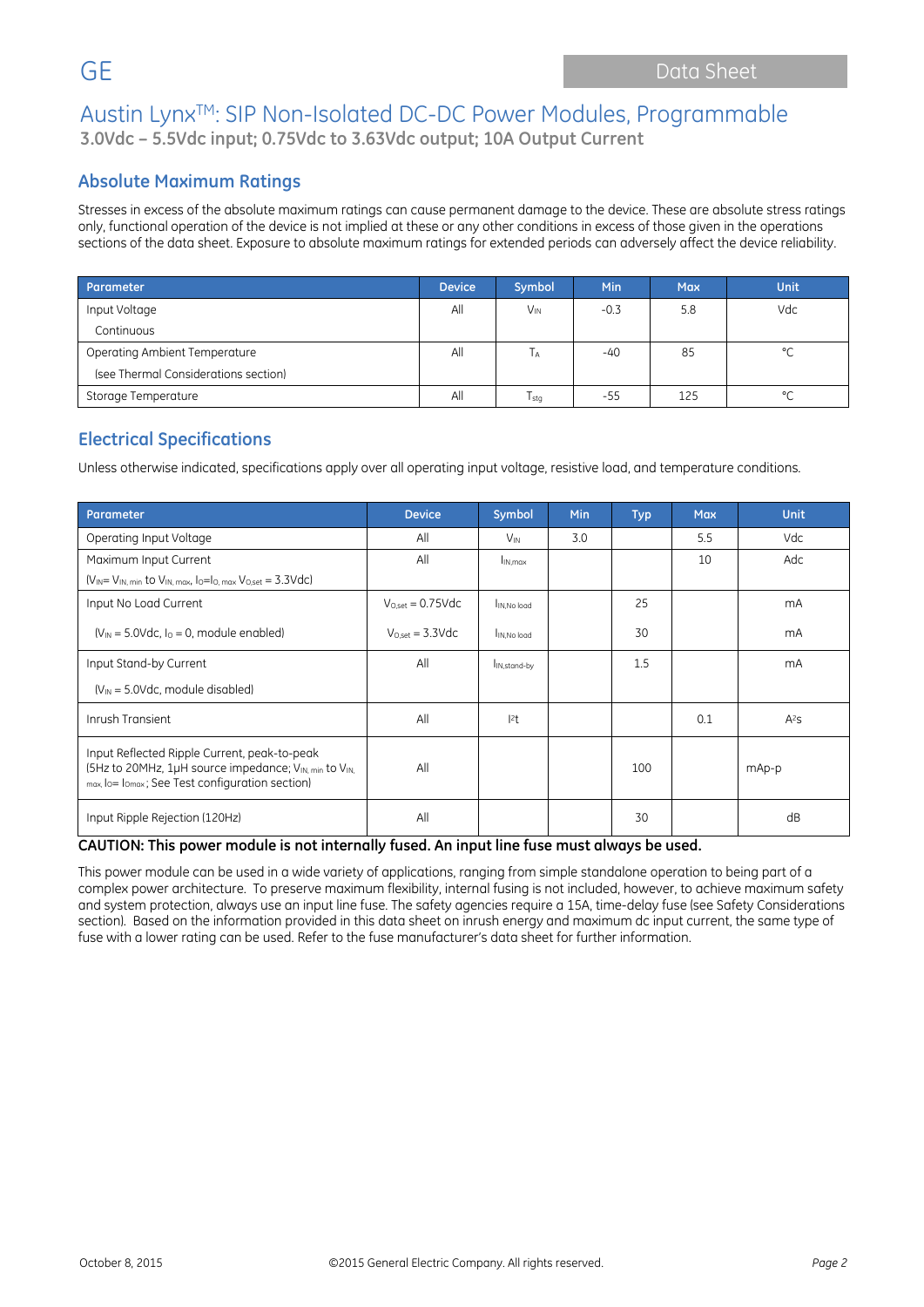## **Electrical Specifications (continued)**

| Parameter                                                                    | <b>Device</b>                | Symbol                   | Min          | <b>Typ</b>   | <b>Max</b> | <b>Unit</b>           |
|------------------------------------------------------------------------------|------------------------------|--------------------------|--------------|--------------|------------|-----------------------|
| Output Voltage Set-point                                                     | All                          | $V_{O, set}$             | $-2.0$       | $V_{O, set}$ | $+2.0$     | % V <sub>O, set</sub> |
| $(V_{IN} = N, min, 10 = 10, max, T_A = 25°C)$                                |                              |                          |              |              |            |                       |
| Output Voltage                                                               | All                          | $V_{O, set}$             | $-3.0%$      |              | $+3%$      | % Vo, set             |
| (Over all operating input voltage, resistive load, and                       |                              |                          |              |              |            |                       |
| temperature conditions until end of life)                                    |                              |                          |              |              |            |                       |
| Adjustment Range<br>Selected by an external resistor                         | All                          | V <sub>0</sub>           | 0.7525       |              | 3.63       | Vdc                   |
|                                                                              |                              |                          |              |              |            |                       |
| Output Regulation<br>Line $(V_{IN} = V_{IN. min}$ to $V_{IN. max}$ )         | All                          |                          |              | 0.3          |            | % Vo, set             |
| Load $(I_0 = I_0$ min to $I_0$ max)                                          | All                          |                          |              | 0.4          |            | % V <sub>O, set</sub> |
| Temperature (Tref=TA, min to TA, max)                                        | All                          |                          |              | 0.4          |            | % V <sub>O, set</sub> |
| Output Ripple and Noise on nominal output                                    |                              |                          |              |              |            |                       |
| $(V_{IN} = V_{IN, nom}$ and $I_0 = I_{O, min}$ to $I_{O, max}$               |                              |                          |              |              |            |                       |
| Cout = 1µF ceramic//10µFtantalum capacitors)                                 |                              |                          |              |              |            |                       |
|                                                                              |                              |                          |              |              |            |                       |
| RMS (5Hz to 20MHz bandwidth)                                                 | All                          |                          |              | 8            | 15         | mV <sub>rms</sub>     |
| Peak-to-Peak (5Hz to 20MHz bandwidth)                                        | All                          |                          |              | 25           | 50         | $mV_{pk-pk}$          |
| <b>External Capacitance</b>                                                  |                              |                          |              |              |            |                       |
| $ESR \geq 1 \text{ mA}$                                                      | All                          | $C0$ max                 |              |              | 1000       | μF                    |
| $ESR \ge 10 \text{ m}\Omega$                                                 | All                          | $C0$ max                 |              |              | 5000       | μF                    |
| Output Current                                                               | All                          | $\mathsf{I}_0$           | $\mathbf{0}$ |              | 10         | Adc                   |
| Output Current Limit Inception (Hiccup Mode)                                 | All                          | lo, lim                  |              | 200          |            | $%$ $\vert_{\circ}$   |
| $(V_0 = 90\% \text{ of } V_{0.5}$                                            |                              |                          |              |              |            |                       |
| Output Short-Circuit Current                                                 | All                          | $I_{O, S/c}$             |              | 3            |            | Adc                   |
| (V <sub>o</sub> ≤250mV) (Hiccup Mode)                                        |                              |                          |              |              |            |                       |
| Efficiency                                                                   | $V_{O.set} = 0.75Vdc$        | η                        |              | 82.5         |            | %                     |
| VIN= VIN, nom, TA=25°C                                                       | $V_{O, set} = 1.2Vdc$        | η                        |              | 88.0         |            | %                     |
| $I_0 = I_0$ . max. $V_0 = V_{0,\text{set}}$                                  | $V_{O,set} = 1.5 \text{Vdc}$ | η                        |              | 89.5         |            | $\%$                  |
|                                                                              | $V_{O.set} = 1.8$ Vdc        | η                        |              | 91.0         |            | %                     |
|                                                                              | $V_{O,set} = 2.5 \text{Vdc}$ | η                        |              | 93.0         |            | %                     |
|                                                                              | $V_{O,set} = 3.3 \text{Vdc}$ | η                        |              | 95.0         |            | %                     |
| Switching Frequency                                                          | $\mathsf{All}$               | $\mathsf{f}_\mathsf{sw}$ |              | 300          |            | kHz                   |
| Dynamic Load Response                                                        |                              |                          |              |              |            |                       |
| $(dlo/dt=2.5A/\mu s; V_{IN}=V_{IN, nom}; T_A=25°C)$                          | All                          | $V_{pk}$                 |              | 200          |            | mV                    |
| Load Change from Io= 50% to 100% of Io, max; 1µF<br>ceramic// 10 µF tantalum |                              |                          |              |              |            |                       |
| Peak Deviation                                                               |                              |                          |              |              |            |                       |
| Settling Time (Vo<10% peak deviation)                                        | All                          | ts                       |              | 25           |            | μs                    |
| $(dlo/dt=2.5A/\mu s; V_{IN}=V_{IN, nom}; T_A=25°C)$                          | All                          | $V_{pk}$                 |              | 200          |            | mV                    |
| Load Change from Io= 100% to 50% of Io, max: 1µF<br>ceramic// 10 µF tantalum |                              |                          |              |              |            |                       |
| Peak Deviation                                                               |                              |                          |              |              |            |                       |
| Settling Time (Vo<10% peak deviation)                                        | All                          | t,                       |              | 25           |            | μs                    |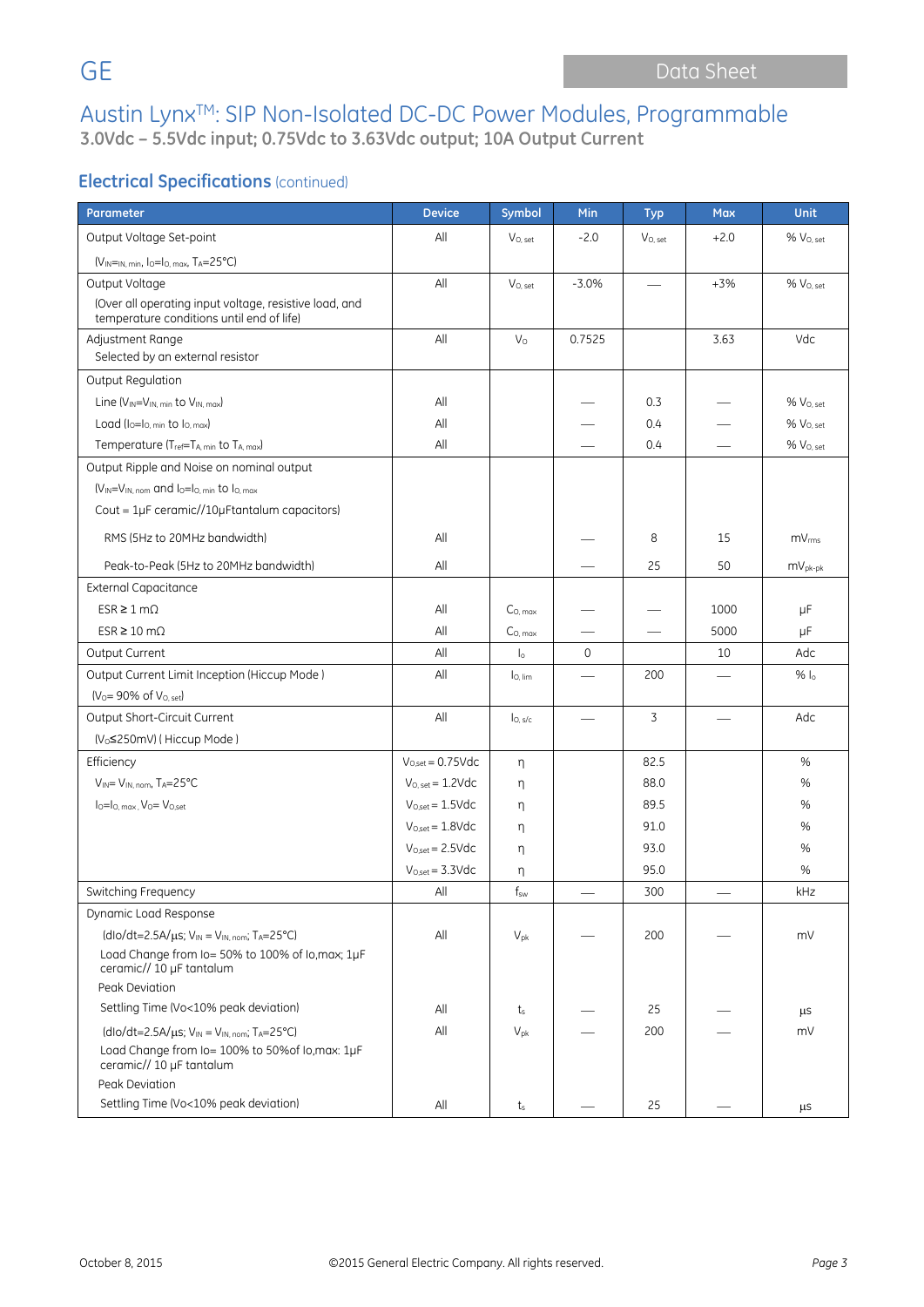## **Electrical Specifications** (continued)

| Parameter                                                                                                                                                        | <b>Device</b> | Symbol          | Min | <b>Typ</b> | <b>Max</b> | <b>Unit</b> |
|------------------------------------------------------------------------------------------------------------------------------------------------------------------|---------------|-----------------|-----|------------|------------|-------------|
| Dynamic Load Response                                                                                                                                            |               |                 |     |            |            |             |
| $(dlo/dt=2.5A/\mu s; VV_{IN}=V_{IN, nom}; T_A=25°C)$<br>Load Change from Io= 50% to 100% of Io, max;<br>$Co = 2 \times 150 \mu F$ polymer capacitors             | All           | $V_{\text{pk}}$ |     | 100        |            | mV          |
| Peak Deviation                                                                                                                                                   |               |                 |     |            |            |             |
| Settling Time (Vo<10% peak deviation)                                                                                                                            | All           | $t_{s}$         |     | 100        |            | μS          |
| $(dlo/dt=2.5A/\mu s; VIN = VIN, nom; TA=25°C)$<br>Load Change from Io= 100% to 50% of Io, max:<br>$Co = 2 \times 150 \mu F$ polymer capacitors<br>Peak Deviation | All           | $V_{\text{pk}}$ |     | 100        |            | mV          |
| Settling Time (Vo<10% peak deviation)                                                                                                                            | All           | t、              |     | 100        |            | μS          |

## **General Specifications**

| Parameter                                                                                              | Min | Typ <sup>1</sup> | <b>Max</b>                    | Unit      |
|--------------------------------------------------------------------------------------------------------|-----|------------------|-------------------------------|-----------|
| Calculated MTBF ( $I_0 = I_0$ max, $T_A = 25^{\circ}$ C)<br>Telecordia SR-332 Issue 1: Method 1 Case 3 |     | Hours            |                               |           |
| Weight                                                                                                 |     | 5.6(0.2)         | $\overbrace{\phantom{12332}}$ | $q$ (oz.) |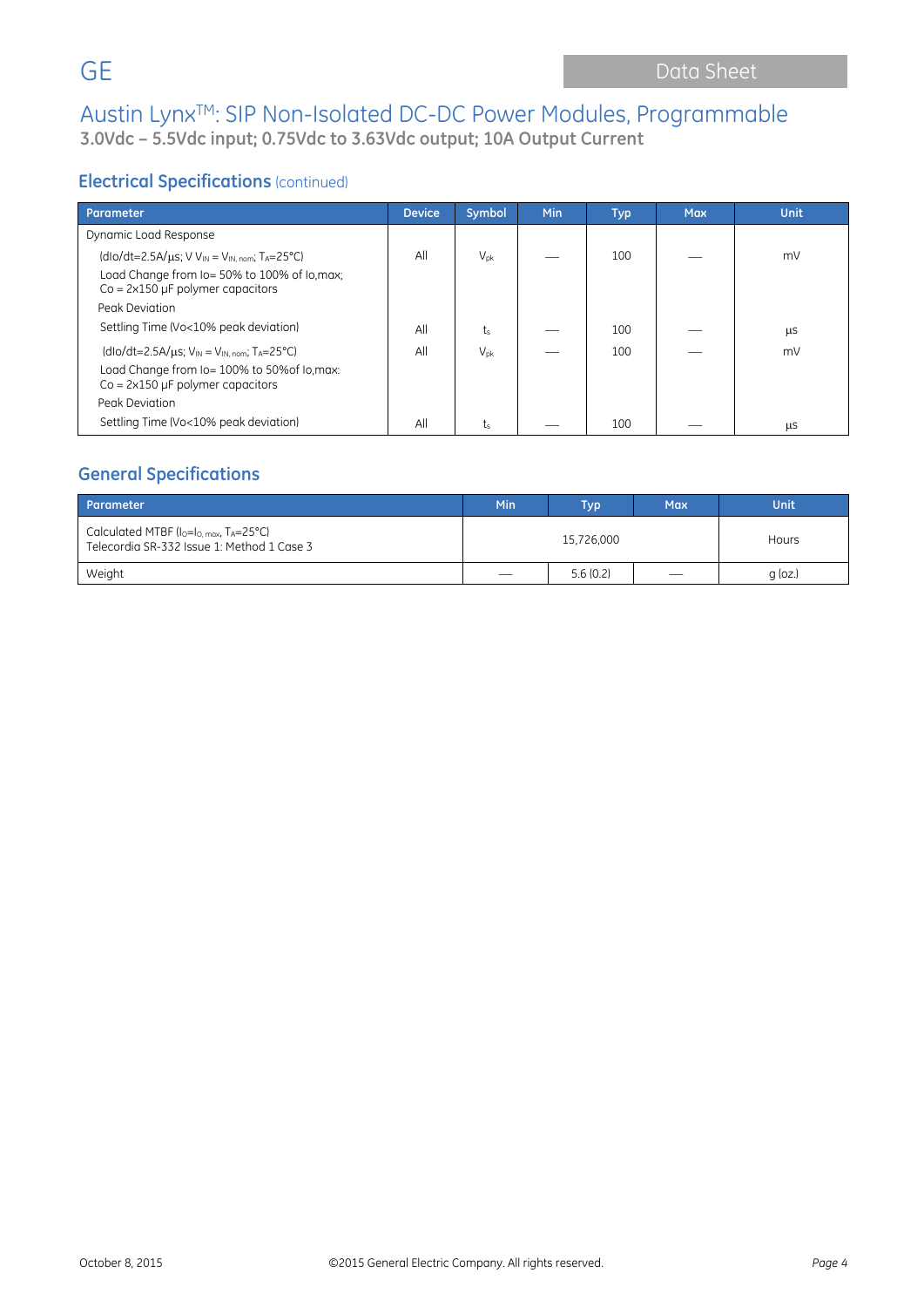## **Feature Specifications**

Unless otherwise indicated, specifications apply over all operating input voltage, resistive load, and temperature conditions. See Feature Descriptions for additional information.

| Parameter                                                                                                                                                                     | <b>Device</b> | Symbol                | Min    | <b>Typ</b>               | <b>Max</b>          | <b>Unit</b>           |
|-------------------------------------------------------------------------------------------------------------------------------------------------------------------------------|---------------|-----------------------|--------|--------------------------|---------------------|-----------------------|
| Remote On/Off Signal interface                                                                                                                                                |               |                       |        |                          |                     |                       |
| (V <sub>IN</sub> =V <sub>IN, min</sub> to V <sub>IN, max</sub> ; Open collector pnp or equivalent                                                                             |               |                       |        |                          |                     |                       |
| Compatible, Von/off signal referenced to GND                                                                                                                                  |               |                       |        |                          |                     |                       |
| See feature description section)                                                                                                                                              |               |                       |        |                          |                     |                       |
| Logic High                                                                                                                                                                    |               |                       |        |                          |                     |                       |
| Input High Voltage (Module OFF)                                                                                                                                               | All           | <b>V<sub>IH</sub></b> | 1.5    |                          | V <sub>IN max</sub> | V                     |
| Input High Current                                                                                                                                                            | All           | İІН                   |        | 0.2                      | 1                   | mA                    |
| Logic Low                                                                                                                                                                     |               |                       |        |                          |                     |                       |
| Input Low Voltage (Module ON)                                                                                                                                                 | All           | VIL                   | $-0.2$ |                          | 0.3                 | V                     |
| Input Low Current                                                                                                                                                             | All           | Iπ                    |        |                          | 10                  | μA                    |
| Turn-On Delay and Rise Times                                                                                                                                                  |               |                       |        |                          |                     |                       |
| $(I_0 = I_0$ max, $V_{IN} = V_{IN.}$ nom, $T_A = 25$ °C)                                                                                                                      |               |                       |        |                          |                     |                       |
| Case 1: On/Off input is set to Logic Low (Module<br>ON) and then input power is applied (delay from<br>instant at which $V_{IN} = V_{IN. min}$ until Vo=10% of Vo,set)        | All           | Tdelay                |        | 3.9                      |                     | msec                  |
| Case 2: Input power is applied for at least one second<br>and then the On/Off input is set to logic Low (delay from<br>instant at which Von/Off=0.3V until Vo=10% of Vo, set) | All           | Tdelay                |        | 3.9                      |                     | msec                  |
| Output voltage Rise time (time for Vo to rise from 10%<br>of Vo.set to 90% of Vo. set)                                                                                        | All           | Trise                 |        | 4.2                      | 8.5                 | msec                  |
| Output voltage overshoot - Startup                                                                                                                                            |               |                       |        |                          | $\mathbf{1}$        | % V <sub>O, set</sub> |
| $I_0 = I_0$ , max; $V_{IN} = 3.0$ to 5.5Vdc, TA = 25 °C                                                                                                                       |               |                       |        |                          |                     |                       |
| Remote Sense Range                                                                                                                                                            |               |                       | —      | $\overline{\phantom{0}}$ | 0.5                 | V                     |
| Overtemperature Protection                                                                                                                                                    | All           | $T_{ref}$             |        | 125                      |                     | $^{\circ}$ C          |
| (See Thermal Consideration section)                                                                                                                                           |               |                       |        |                          |                     |                       |
| Input Undervoltage Lockout                                                                                                                                                    |               |                       |        |                          |                     |                       |
| Turn-on Threshold                                                                                                                                                             | All           |                       |        | 2.2                      |                     | V                     |
| Turn-off Threshold                                                                                                                                                            | All           |                       |        | 2.0                      |                     | V                     |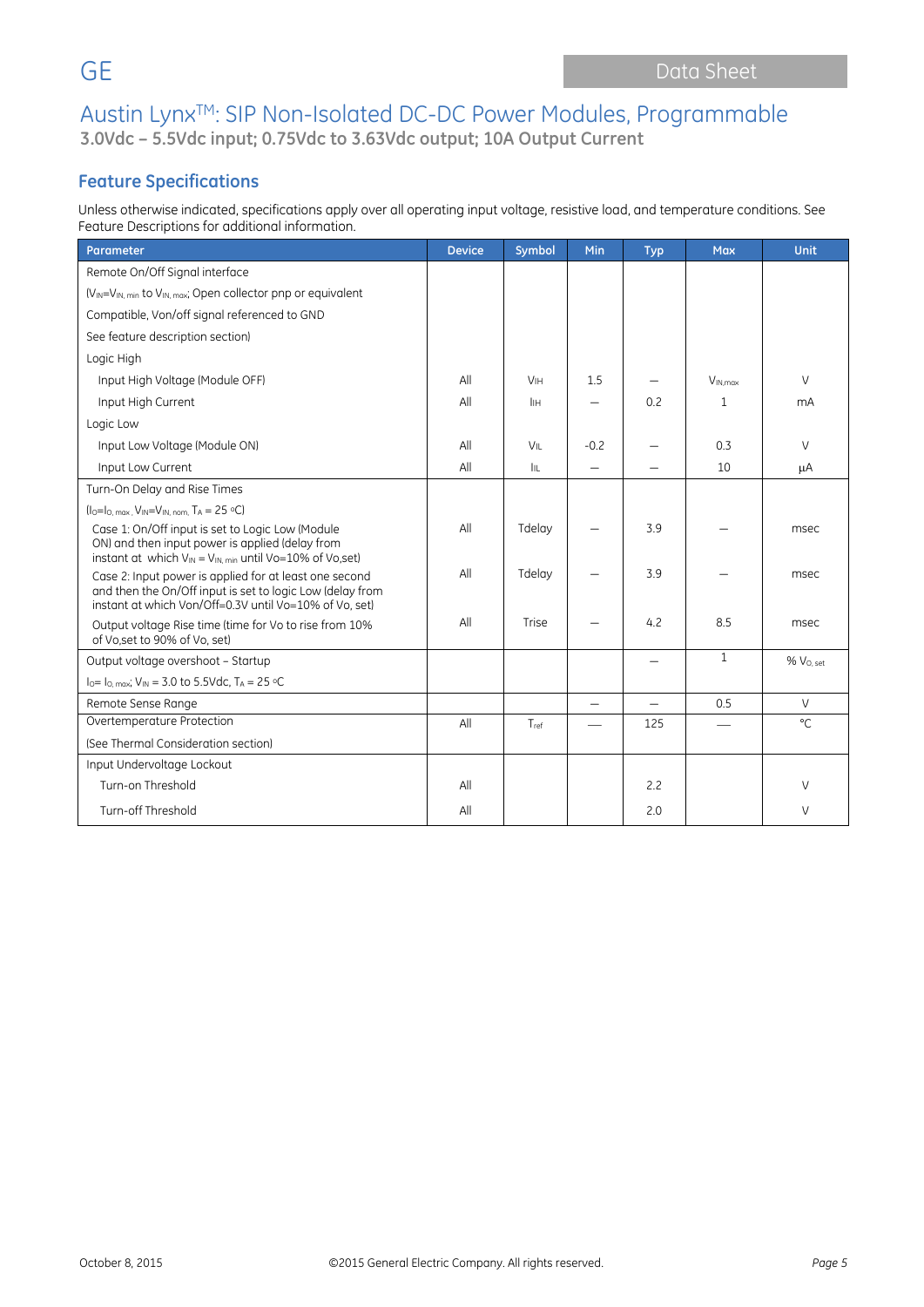### **Characteristic Curves**

The following figures provide typical characteristics for the Austin Lynx™ SIP modules at 25°C.





**Figure 1. Converter Efficiency versus Output Current (Vout = 0.75Vdc).**



**Figure 2. Converter Efficiency versus Output Current (Vout = 1.2Vdc).**



**Figure 3. Converter Efficiency versus Output Current (Vout = 1.5Vdc).**



OUTPUT CURRENT, I<sub>O</sub> (A) **OUTPUT CURRENT**, I<sub>O</sub> (A)

**Figure 4. Converter Efficiency versus Output Current (Vout = 1.8Vdc).**







**Figure 6. Converter Efficiency versus Output Current (Vout = 3.3Vdc).**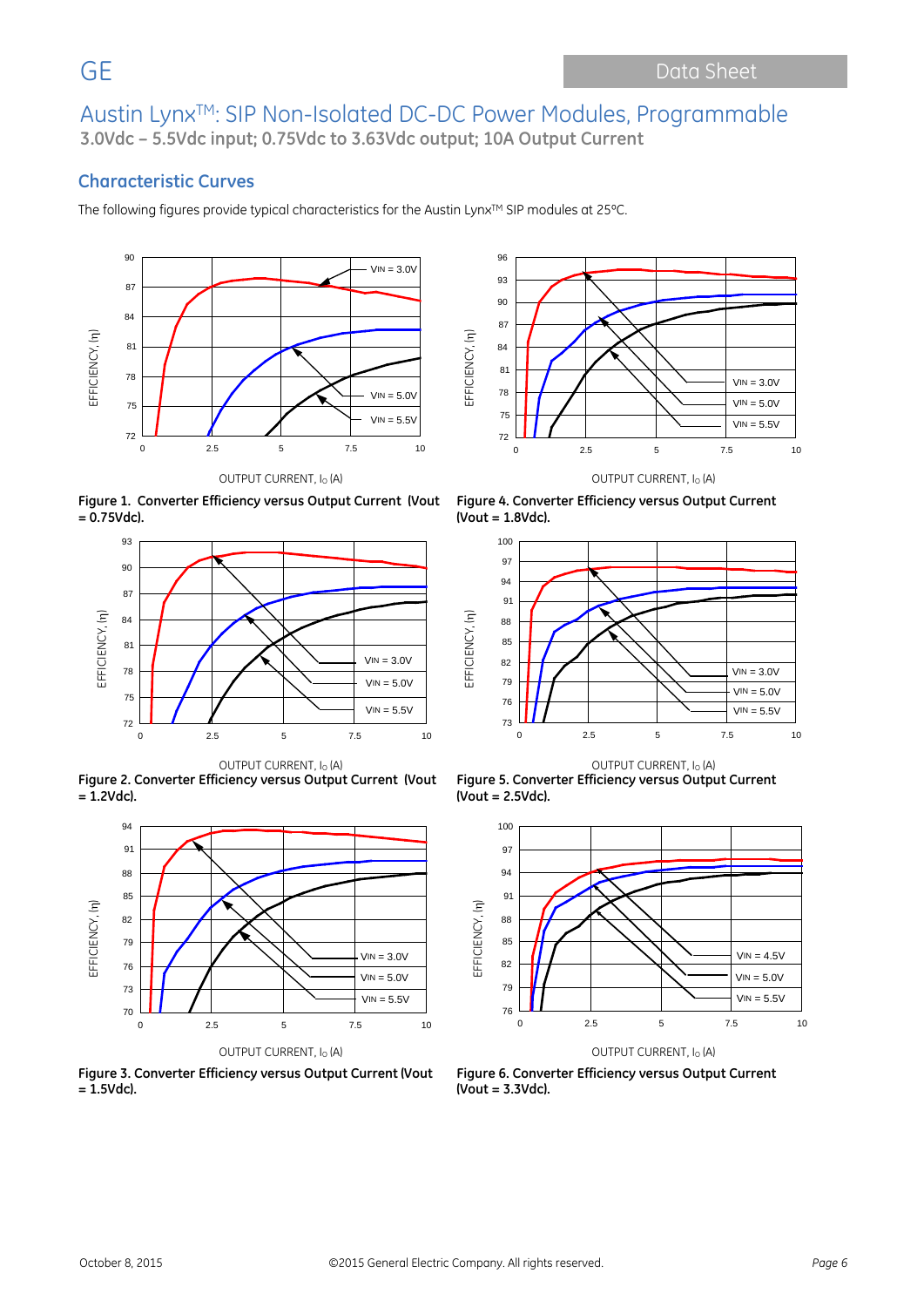#### **Characteristic Curves** (continued)

The following figures provide typical characteristics for the Austin Lynx™ SIP modules at 25°C.





**Figure 9. Typical Output Ripple and Noise (Vin = 5.0V dc, Vo = 3.3 Vdc, Io=10A).**



**Figure 12. Transient Response to Dynamic Load Change from 50% to 100% of full load (Vo = 3.3 Vdc, Cext = 2x150 μF Polymer Capacitors).**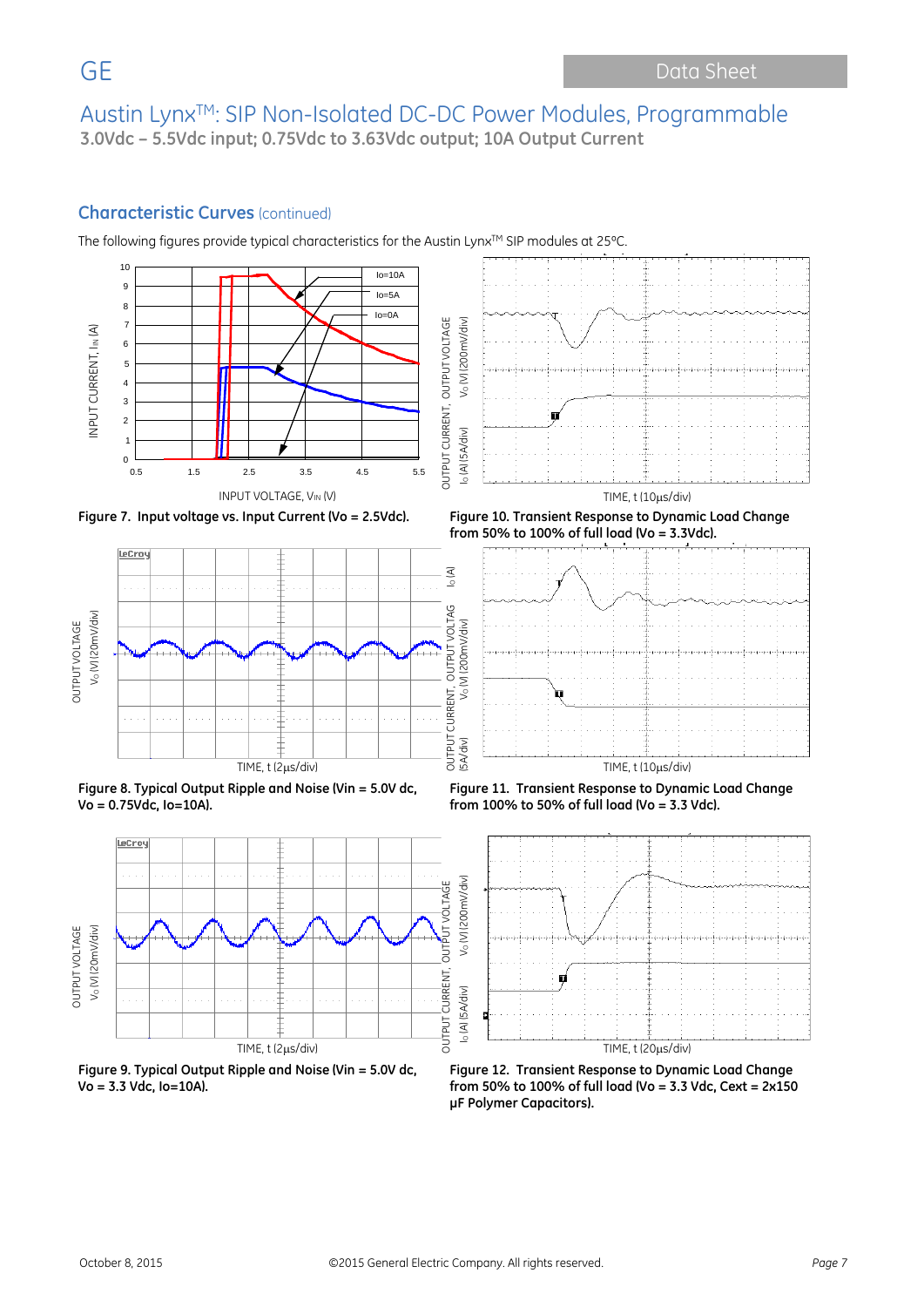VoV) (1V/div) V<sub>NN</sub> (V) (2V/div)

V<sub>o</sub>V) (1V/div)

VNN (V) (2V/div)

OUTPUT VOLTAGE On/Off VOLTAGE VOV) (1V/div) VOn/off (V) (2V/div)

On/Off VOLTAGE

Vorvoff (V) (2V/div)

VoV) (1V/div)

#### **Characteristic Curves** (continued)

The following figures provide typical characteristics for the Austin Lynx™ SMT modules at 25°C.



**Figure 13. Transient Response to Dynamic Load Change from 100% of 50% full load (Vo = 3.3 Vdc, Cext = 2x150 μF Polymer Capacitors).**



**Figure 14. Typical Start-Up Using Remote On/Off (Vin = 5.0Vdc, Vo = 3.3Vdc, Io = 10.0A).**



**Figure 15. Typical Start-Up Using Remote On/Off with Low-ESR external capacitors (Vin = 5.5Vdc, Vo = 3.3Vdc, Io = 10.0A, Co = 1050**µ**F).**



**Figure 16. Typical Start-Up with application of Vin (Vin = 5.5Vdc, Vo = 3.3Vdc, Io = 10A).**



**Figure 17 Typical Start-Up Using Remote On/Off with Prebias (Vin = 3.3Vdc, Vo = 1.8Vdc, Io = 1.0A, Vbias =1.0Vdc).**



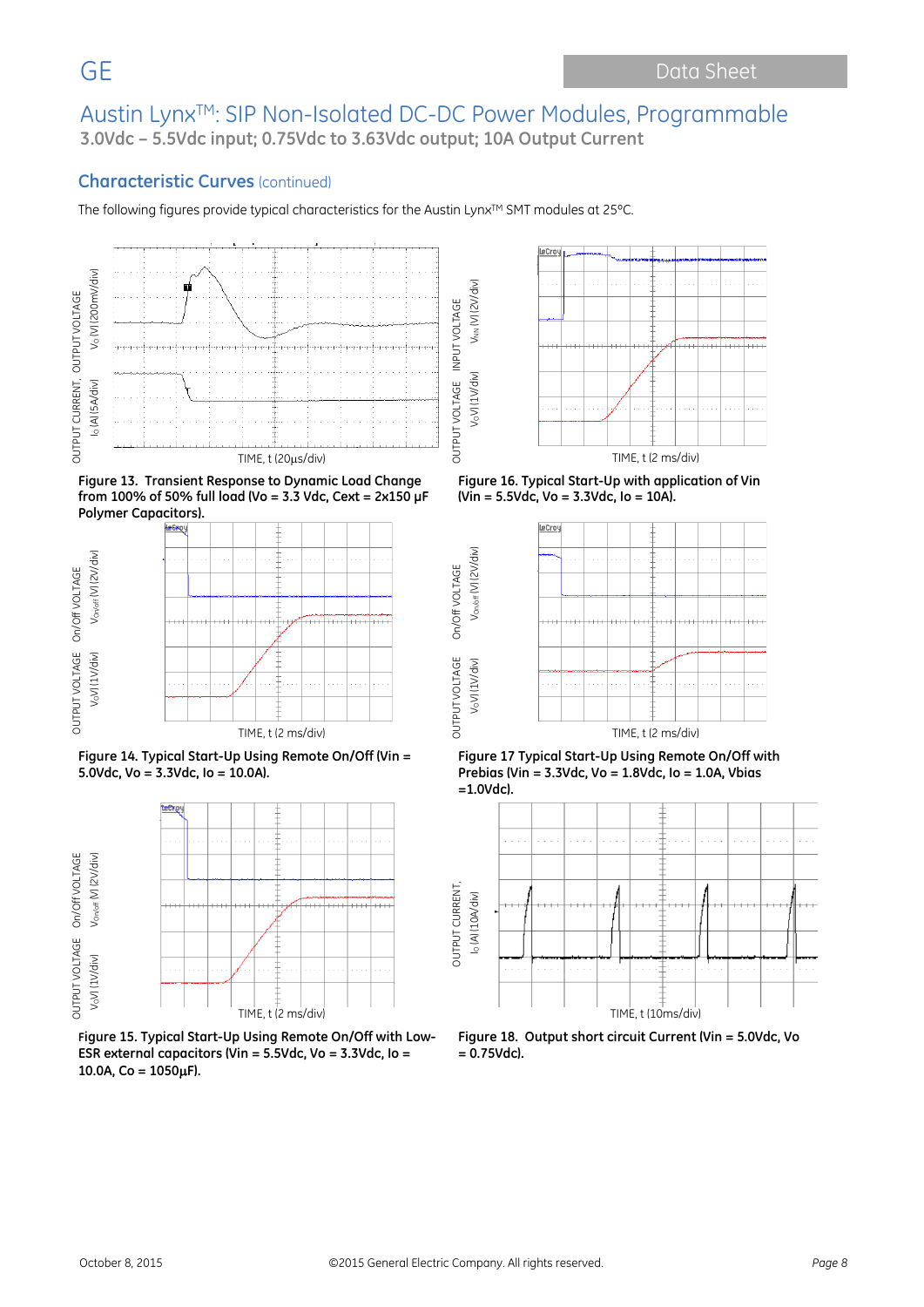#### **Characteristic Curves** (continued)

The following figures provide thermal derating curves for the Austin Lynx™ SIP modules.







**Figure 20. Derating Output Current versus Local Ambient Temperature and Airflow (Vin = 5.0Vdc, Vo=1.8 Vdc).**



**Figure 21. Derating Output Current versus Local Ambient Temperature and Airflow (Vin = 5.0Vdc, Vo=2.5 Vdc).**



AMBIENT TEMPERATURE, TA <sup>O</sup>C AMBIENT TEMPERATURE, TA OC **Figure 22. Derating Output Current versus Local Ambient Temperature and Airflow (Vin = 5.0Vdc, Vo=3.3 Vdc).**



**Figure 23. Derating Output Current versus Local Ambient Temperature and Airflow (Vin = 3.3Vdc, Vo=2.5 Vdc).**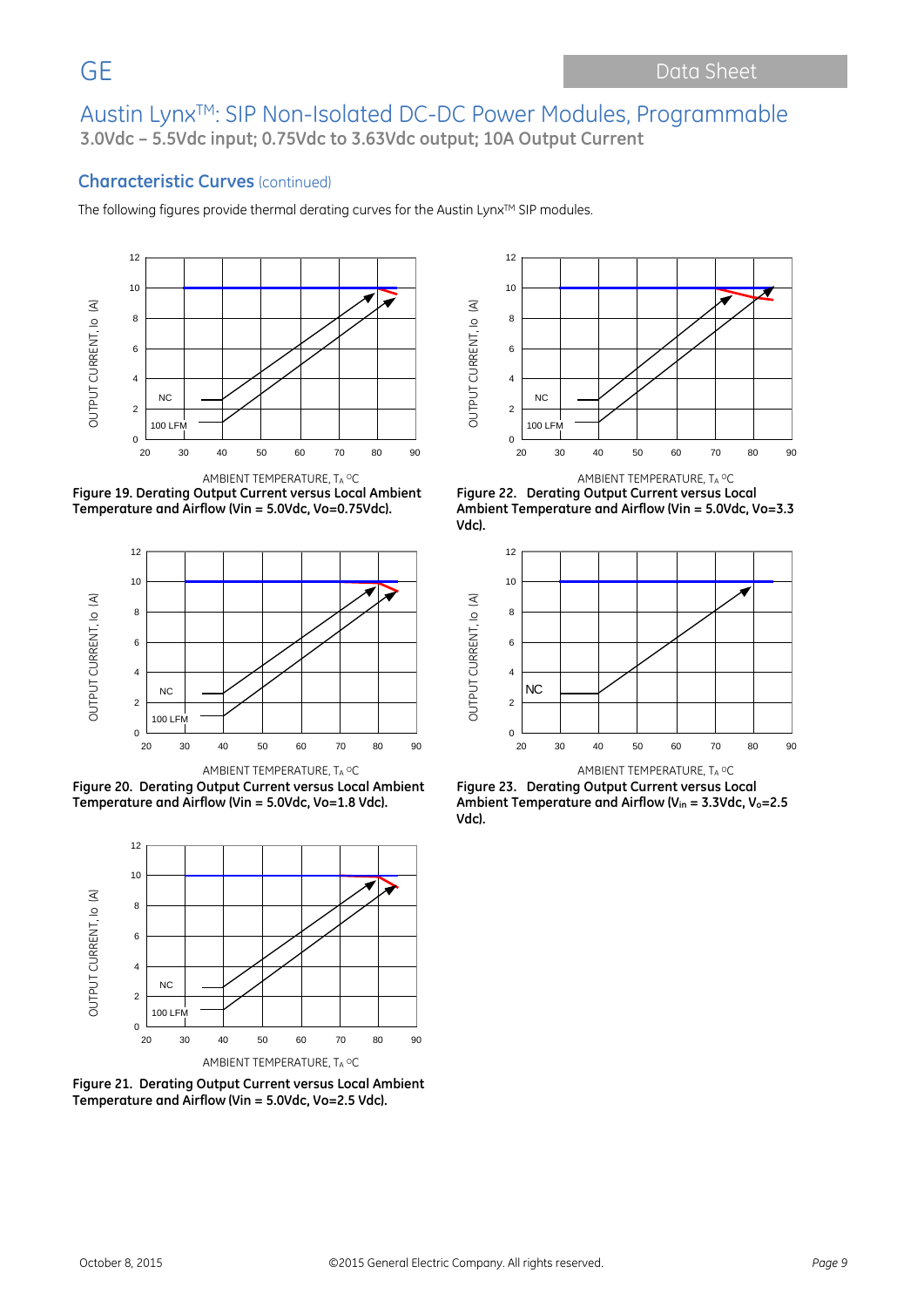## **Test Configurations**



#### **Figure 24. Input Reflected Ripple Current Test Setup.**



terminals, as shown above. If sockets are used then Kelvin connections are required at the module terminals to avoid measurement errors due to socket contact resistance.

**Figure 25. Output Ripple and Noise Test Setup.**



**Figure 26. Output Voltage and Efficiency Test Setup.**

resistance.



#### **Design Considerations**

#### **Input Filtering**

Austin Lynx™ SIP module should be connected to a lowimpedance source. A highly inductive source can affect the stability of the module. An input capacitance must be placed directly adjacent to the input pin of the module, to minimize input ripple voltage and ensure module stability.

To minimize input voltage ripple, low-ESR polymer and ceramic capacitors are recommended at the input of the module. Figure 27 shows input ripple voltage (mVp-p) for various outputs with 1x150 µF polymer capacitors (Panasonic p/n: EEFUE0J151R, Sanyo p/n: 6TPE150M) in parallel with 1 x 47 µF ceramic capacitor (Panasonic p/n: ECJ-5YB0J476M, Taiyo-Yuden p/n: CEJMK432BJ476MMT) at full load. Figure 28 shows the input ripple with 3x150 µF polymer capacitors in parallel with 2 x 47 µF ceramic capacitor at full load.



Output Voltage (Vdc)

**Figure 27. Input ripple voltage for various output with 1x150 µF polymer and 1x47 µF ceramic capacitors at the input (full load).**



Output Voltage (Vdc)

**Figure 28. Input ripple voltage for various output with 3x150 µF polymer and 2x47 µF ceramic capacitors at the input (full load)**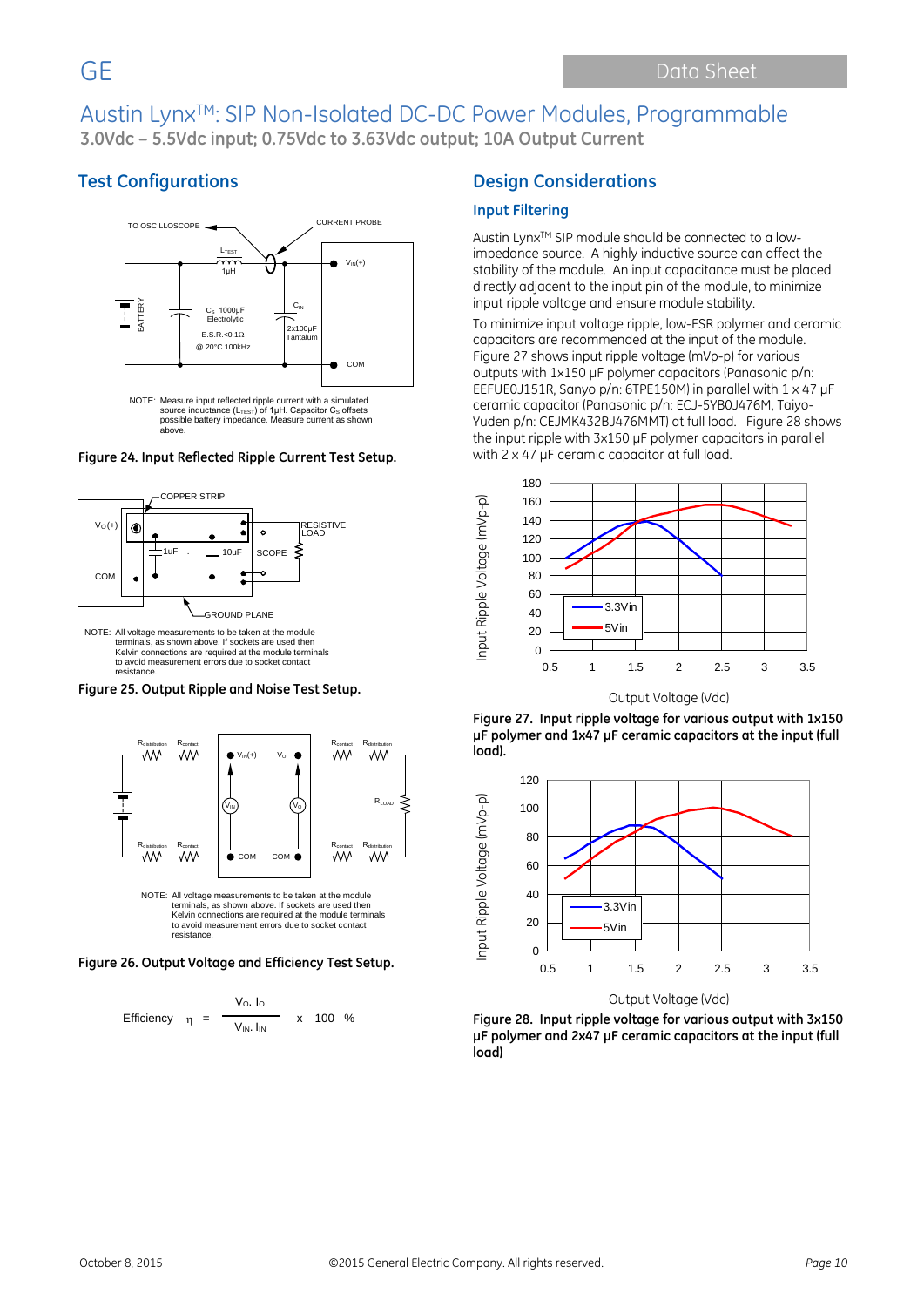#### **Design Considerations** (continued)

#### **Output Filtering**

The Austin Lynx™ SIP module is designed for low output ripple voltage and will meet the maximum output ripple specification with 1 uF ceramic and 10 uF tantalum capacitors at the output of the module. However, additional output filtering may be required by the system designer for a number of reasons. First, there may be a need to further reduce the output ripple and noise of the module. Second, the dynamic response characteristics may need to be customized to a particular load step change.

To reduce the output ripple and improve the dynamic response to a step load change, additional capacitance at the output can be used. Low ESR polymer and ceramic capacitors are recommended to improve the dynamic response of the module. For stable operation of the module, limit the capacitance to less than the maximum output capacitance as specified in the electrical specification table.

#### **Safety Considerations**

For safety agency approval the power module must be installed in compliance with the spacing and separation requirements of the end-use safety agency standards, i.e., UL 60950-1, CSA C22.2 No. 60950-1-03, and VDE 0850:2001-12 (EN60950-1) Licensed.

For the converter output to be considered meeting the requirements of safety extra-low voltage (SELV), the input must meet SELV requirements. The power module has extra-low voltage (ELV) outputs when all inputs are ELV.

The input to these units is to be provided with a fast-acting fuse with a maximum rating of 15A in the positive input lead.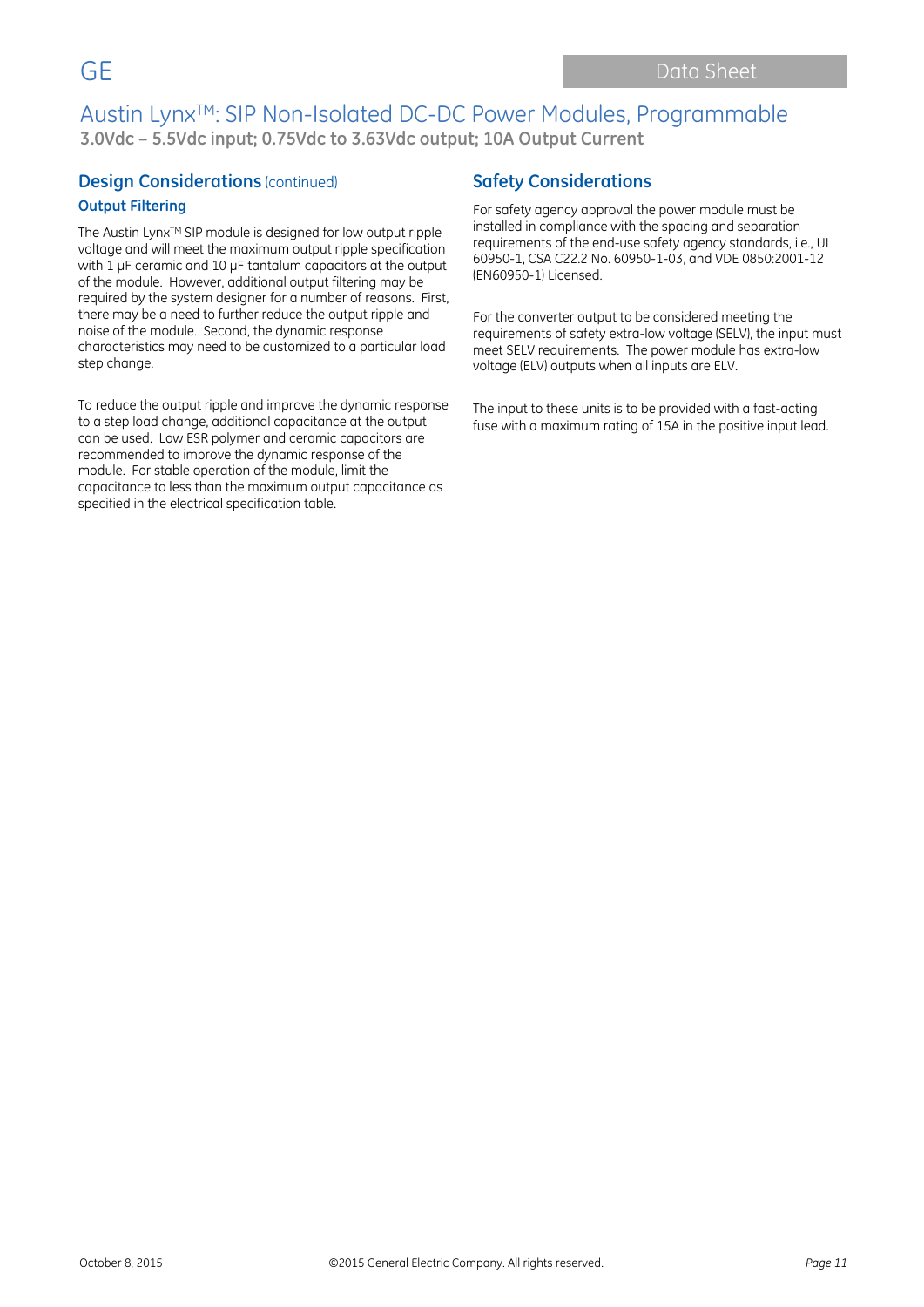## **Feature Description**

#### **Remote On/Off**

The Austin Lynx™ power modules feature an an On/Off pin for remote On/Off operation. The On/Off pin is pulled high with an external pull-up resistor (typical Rpull-up =  $68k, \pm 5\%$ ) as shown in Fig. 28. When transistor Q1 is in the Off state, logic High is applied to the On/Off pin and the power module is Off. The minimum On/off voltage for logic High on the On/Off pin is 1.5Vdc. To turn the module ON, logic Low is applied to the On/Off pin by turning ON Q1. When not using the negative logic On/Off, leave the pin unconnected or tie to GND.



**Figure 29. Circuit configuration for using negative logic On/OFF.**

#### **Overcurrent Protection**

To provide protection in a fault (output overload) condition, the unit is equipped with internal current-limiting circuitry and can endure current limiting continuously. At the point of current-limit inception, the unit enters hiccup mode. The unit operates normally once the output current is brought back into its specified range. The typical average output current during hiccup is 3A.

#### **Input Undervoltage Lockout**

At input voltages below the input undervoltage lockout limit, module operation is disabled. The module will begin to operate at an input voltage above the undervoltage lockout turn-on threshold.

#### **Overtemperature Protection**

To provide protection in a fault condition, the unit is equipped with a thermal shutdown circuit. The unit will shutdown if the thermal reference point Tref, exceeds 125°C (typical), but the thermal shutdown is not intended as a guarantee that the unit will survive temperatures beyond its rating. The module will automatically restarts after it cools down.

#### **Output Voltage Programming**

The output voltage of the Austin Lyn $x^{TM}$  SIP can be programmed to any voltage from 0.75 Vdc to 3.3 Vdc by connecting a single resistor (shown as Rtrim in Figure 31) between the TRIM and GND pins of the module. Without an external resistor between the TRIM pin and the ground, the output voltage of the module is 0.7525 Vdc. To calculate the value of the resistor *Rtrim* for a particular output voltage Vo, use the following equation:

$$
Rtrim = \left[\frac{21070}{Vo - 0.7525} - 5110\right] \Omega
$$

For example, to program the output voltage of the Austin LynxTM module to 1.8 Vdc, *Rtrim* is calculated is follows:

$$
Rtrim = \left[\frac{21070}{1.8 - 0.7525} - 5110\right]\Omega
$$

$$
Rtrim = 15.004k\Omega
$$



**Figure 31. Circuit configuration for programming output voltage using an external resistor.**

Table 1 provides *Rtrim* values for some common output voltages **Table 1**

| .                 |  |  |  |  |  |
|-------------------|--|--|--|--|--|
| $Rtrim (K\Omega)$ |  |  |  |  |  |
| Open              |  |  |  |  |  |
| 41.973            |  |  |  |  |  |
| 23.077            |  |  |  |  |  |
| 15.004            |  |  |  |  |  |
| 6.947             |  |  |  |  |  |
| 3.160             |  |  |  |  |  |
|                   |  |  |  |  |  |

By using a 1% tolerance trim resistor, set point tolerance of ±2% is achieved as specified in the electrical specifications. The POL Programming Tool, available at

www.gecriticalpower.com under the Design Tools section, helps determine the required external trim resistor needed for a specific output voltage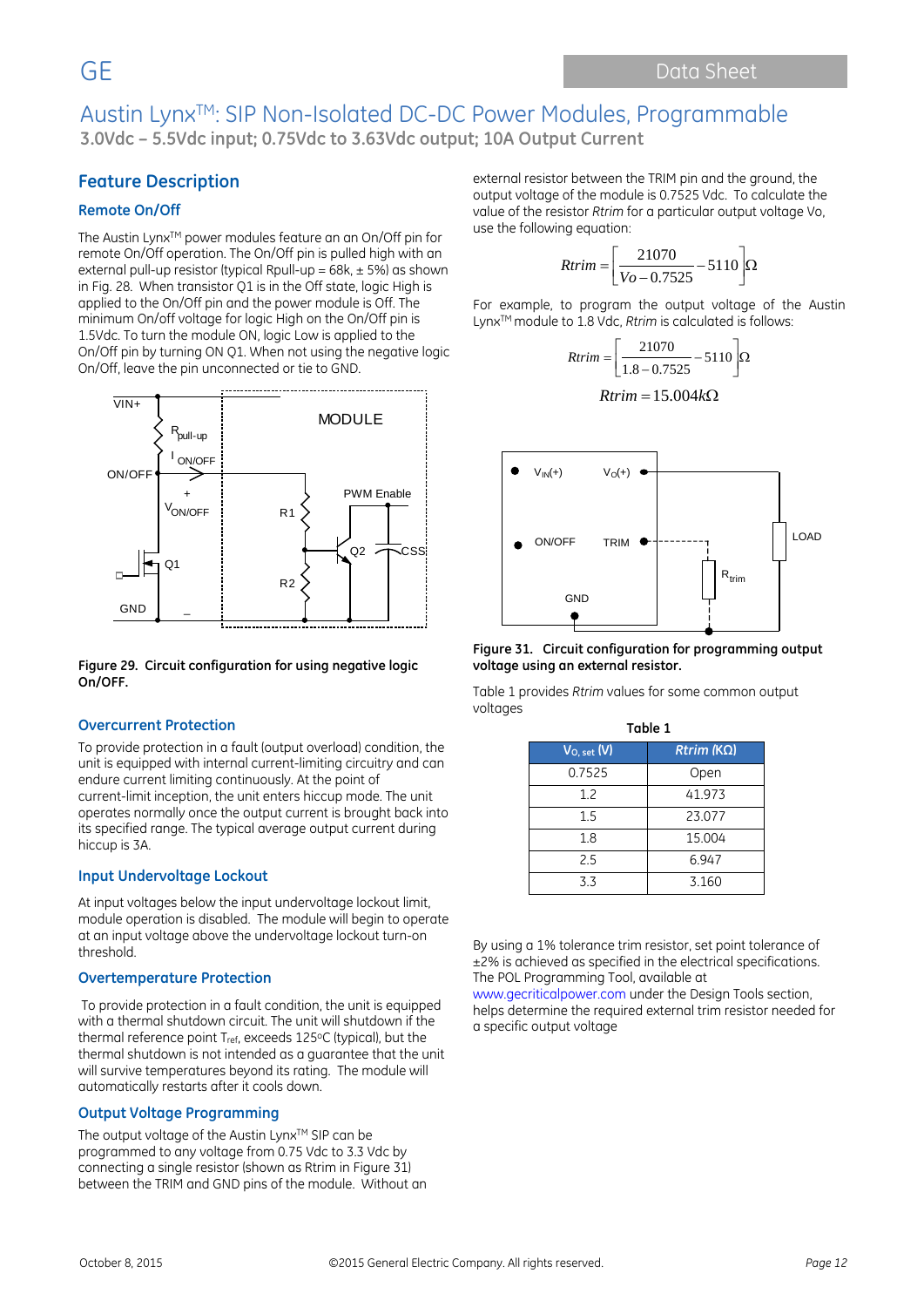### **Feature Descriptions** (continued)

The amount of power delivered by the module is defined as the voltage at the output terminals multiplied by the output current. When using the trim feature, the output voltage of the module can be increased, which at the same output current would increase the power output of the module. Care should be taken to ensure that the maximum output power of the module remains at or below the maximum rated power ( $P_{max}$  = Vo,set x Io,max).

#### **Voltage Margining**

Output voltage margining can be implemented in the Austin Lynx<sup>™</sup> modules by connecting a resistor, R<sub>margin-up</sub>, from the Trim pin to the ground pin for margining-up the output voltage and by connecting a resistor, Rmargin-down, from the Trim pin to the Output pin for margining-down. Figure 32 shows the circuit configuration for output voltage margining. The POL Programming Tool, available at www.gecriticalpower.com under the Design Tools section, also calculates the values of Rmargin-up and Rmargin-down for a specific output voltage and % margin. Please consult your local GE technical representative for additional details.



**Figure 32. Circuit Configuration for margining Output voltage.**

#### **Remote Sense**

The Austin Lynx™ SIP power modules have a Remote Sense feature to minimize the effects of distribution losses by regulating the voltage at the Remote Sense pin (See Figure 33). The voltage between the Sense pin and Vo pin must not exceed 0.5V.

The amount of power delivered by the module is defined as the output voltage multiplied by the output current (Vo x Io). When using Remote Sense, the output voltage of the module can increase, which if the same output is maintained, increases the power output by the module. Make sure that the maximum output power of the module remains at or below the maximum rated power. When the Remote Sense feature is not being used, leave the Remote Sense pin unconnected.



**Figure 33. Remote sense circuit configuration**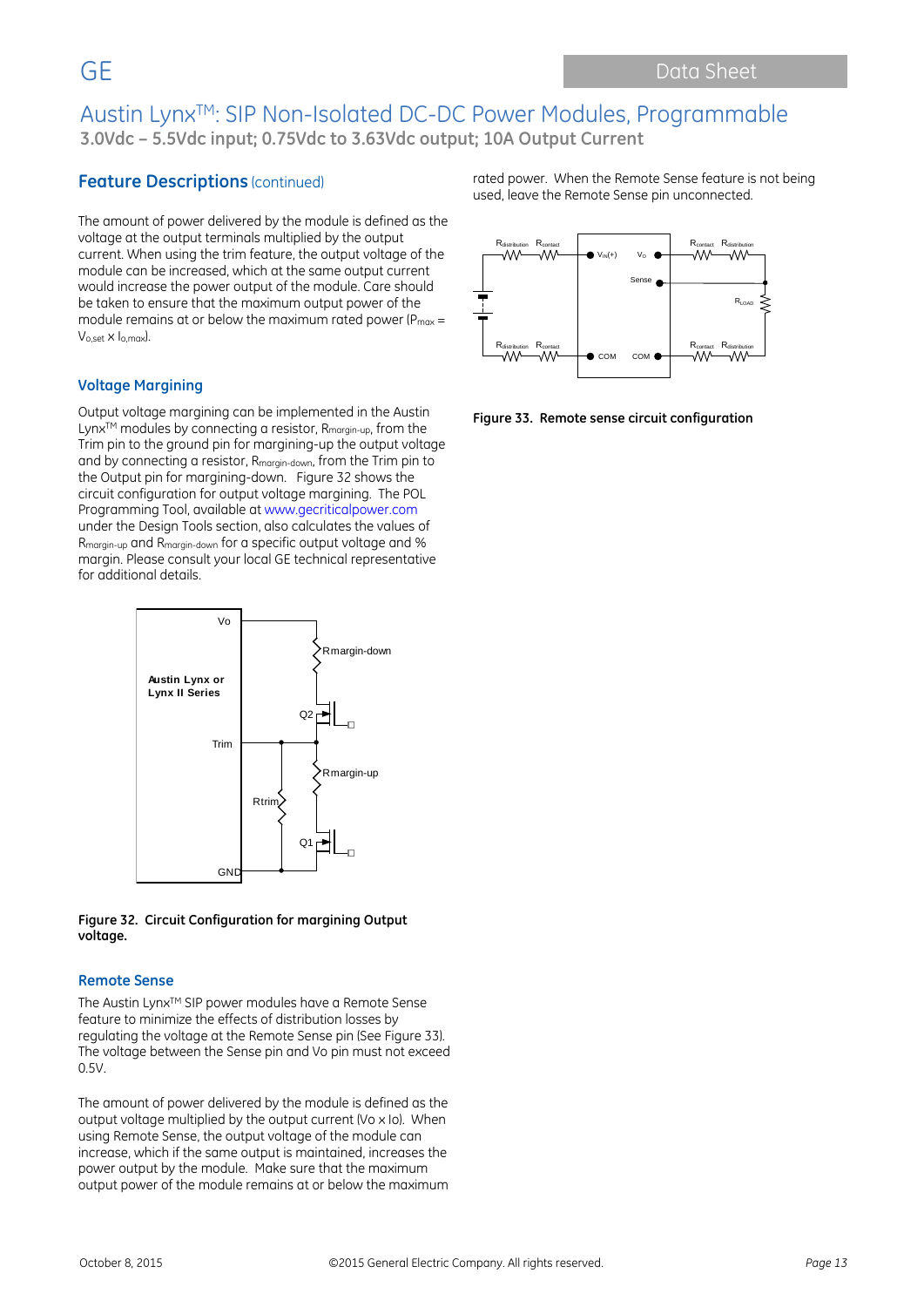## **Thermal Considerations**

The power modules operate in a variety of thermal environments; however, sufficient cooling should always be provided to help ensure reliable operation.

Considerations include ambient temperature, airflow, module power dissipation, and the need for increased reliability. A reduction in the operating temperature of the module will result in an increase in reliability. The thermal data presented here is based on physical measurements taken in a wind tunnel. The test set-up is shown in Figure 34. Note that the airflow is parallel to the long axis of the module as shown in Figure 35. The derating data applies to airflow in either direction of the module's long axis.



**Figure 35. Thermal Test Set-up.**

The thermal reference point, Tref used in the specifications is shown in Figure 34. For reliable operation this temperature should not exceed 125 °C.

The output power of the module should not exceed the rated power of the module (Vo,set x Io,max).

Please refer to the Application Note "Thermal Characterization Process For Open-Frame Board-Mounted Power Modules" for a detailed discussion of thermal aspects including maximum device temperatures.

#### **Heat Transfer via Convection**

Increased airflow over the module enhances the heat transfer via convection. Thermal derating curves showing the maximum output current that can be delivered at different local ambient temperature (TA) for airflow conditions ranging from natural convection and up to 2m/s (400 ft./min) are shown in the Characteristics Curves section.



#### **Top View**

**Fig**

**ure 35. Tref Temperature measurement location** 

#### **Post solder Cleaning and Drying Considerations**

Post solder cleaning is usually the final circuit-board assembly process prior to electrical board testing. The result of inadequate cleaning and drying can affect both the reliability of a power module and the testability of the finished circuit-board assembly. For guidance on appropriate soldering, cleaning and drying procedures, refer to *Board Mounted Power Modules: Soldering and Cleaning* Application Note

#### **Through-Hole Lead-Free Soldering Information**

The RoHS-compliant through-hole products use the SAC (Sn/Ag/Cu) Pb-free solder and RoHS-compliant components. They are designed to be processed through single or dual wave soldering machines. The pins have an RoHS-compliant finish that is compatible with both Pb and Pb-free wave soldering processes. A maximum preheat rate of 3°C/s is suggested. The wave preheat process should be such that the temperature of the power module board is kept below 210°C. For Pb solder, the recommended pot temperature is 260°C, while the Pb-free solder pot is 270°C max. Not all RoHS-compliant through-hole products can be processed with paste-through-hole Pb or Pbfree reflow process. If additional information is needed, please consult with your GE technical representative for more details.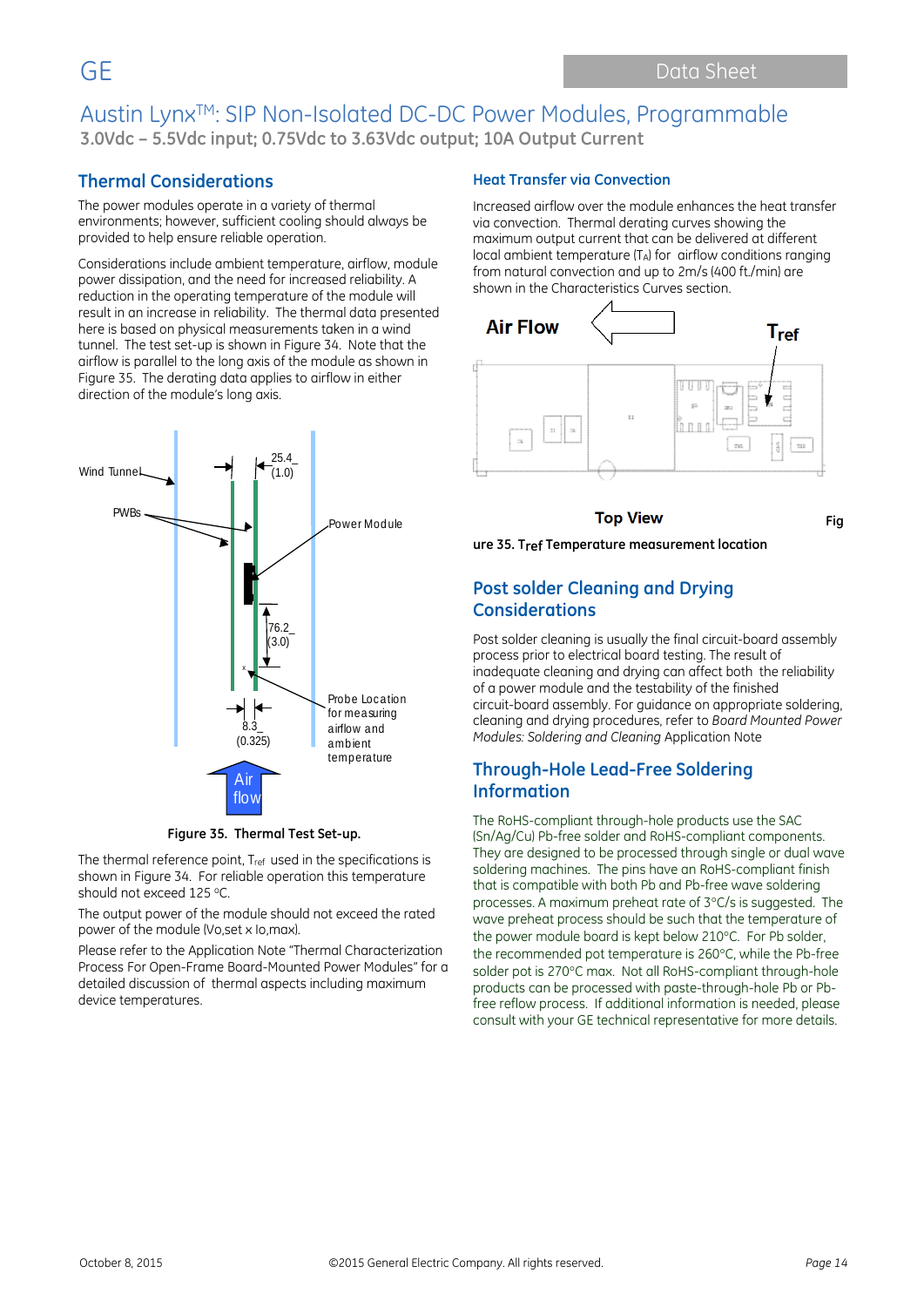$\frac{8.1}{[0.32]}$ 

## **Mechanical Outline**

Dimensions are in millimeters and (inches).

Tolerances: x.x mm  $\pm$  0.5 mm (x.xx in.  $\pm$  0.02 in.) [unless otherwise indicated]

 $x.$ xx mm  $\pm$  0.25 mm (x.xxx in  $\pm$  0.010 in.)

**Side View**





| PIN            | <b>FUNCTION</b>       |
|----------------|-----------------------|
| 1              | Vo                    |
| 2              | Vo                    |
| 3              | Vo, sense             |
| 4              | Vo                    |
| 5              | <b>GND</b>            |
| 6              | <b>GND</b>            |
| $\overline{7}$ | <b>V<sub>IN</sub></b> |
| 8              | <b>VIN</b>            |
| 9              | <b>TRIM</b>           |
| 10             | ON/OFF                |

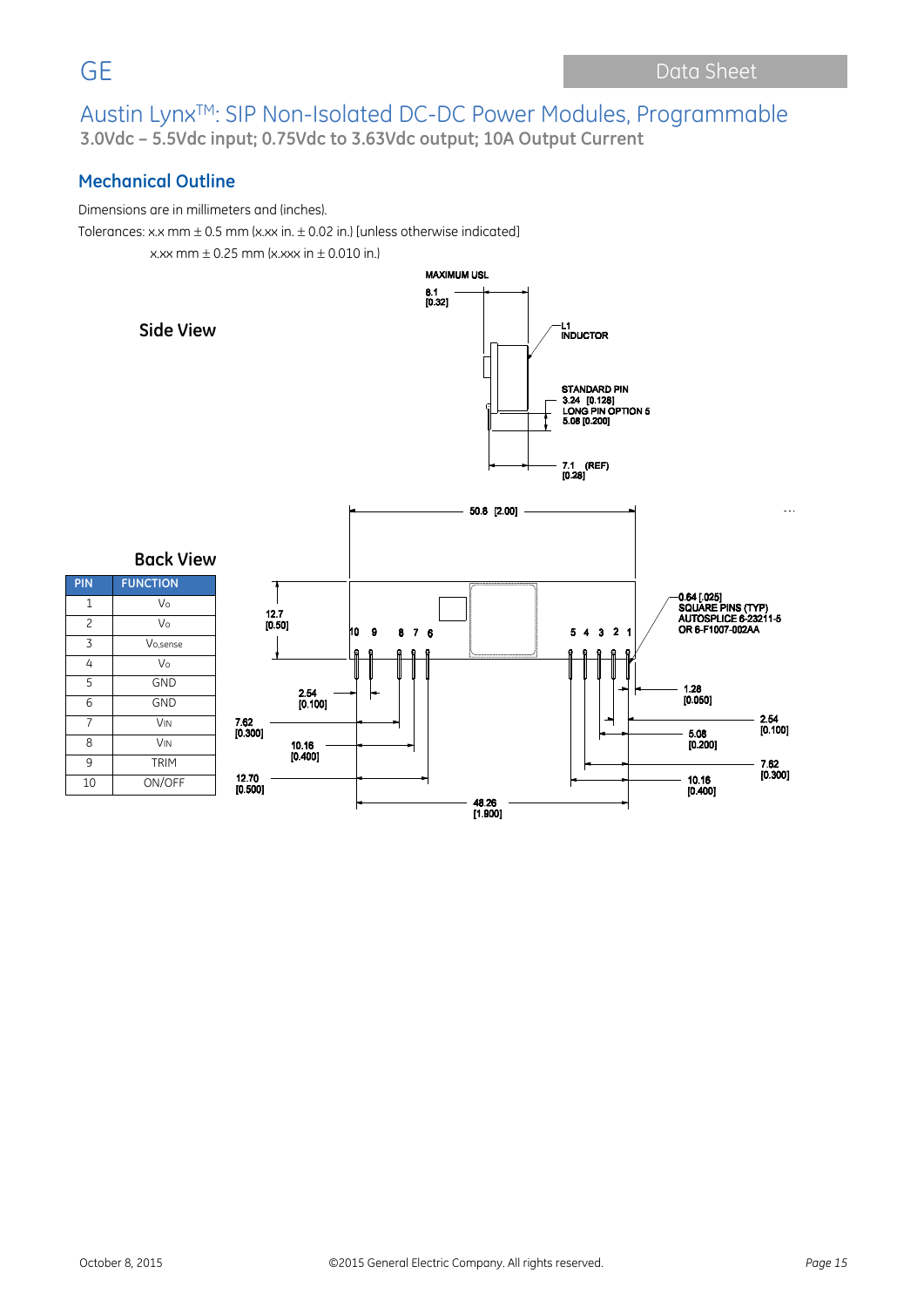## **Recommended Pad Layout**

#### Dimensions are in millimeters and (inches).

Tolerances: x.x mm  $\pm$  0.5 mm (x.xx in.  $\pm$  0.02 in.) [unless otherwise indicated]

 $x.$ xx mm  $\pm$  0.25 mm (x.xxx in  $\pm$  0.010 in.)



RECOMMENDED HOLE PATTERN<br>COMPONENT-SIDE FOOTPRINT

| Pin            | Function              |
|----------------|-----------------------|
| $\mathbf{1}$   | Vo                    |
| $\overline{c}$ | Vo                    |
| 3              | Vo.sense              |
| 4              | Vo                    |
| 5              | <b>GND</b>            |
| 6              | <b>GND</b>            |
| $\overline{7}$ | <b>V<sub>IN</sub></b> |
| 8              | <b>VIN</b>            |
| 9              | <b>TRIM</b>           |
| 10             | ON/OFF                |